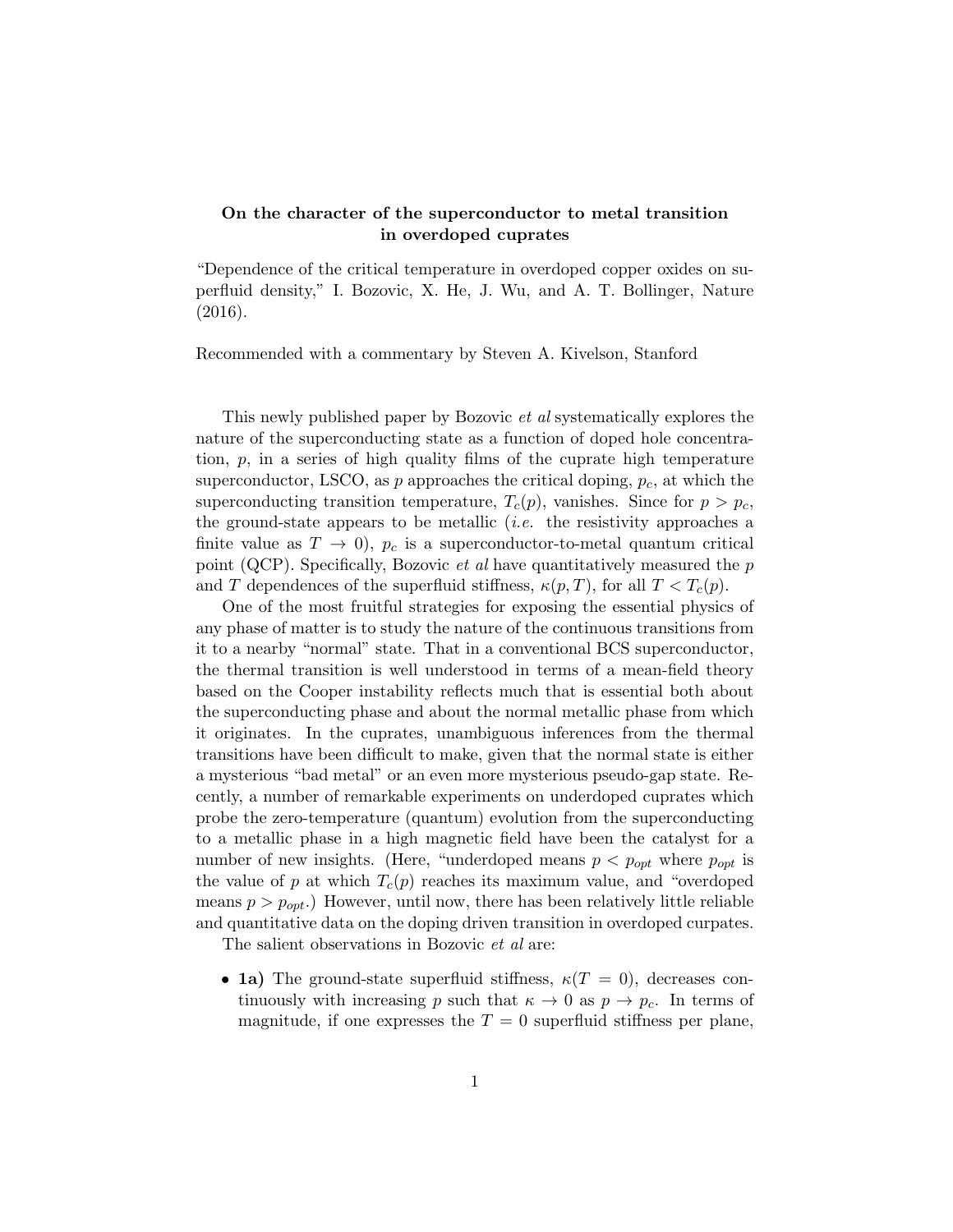$\kappa_{2d}$ , in units of temperature, one finds that  $\kappa_{2d}$  is comparable (within a factor of order 1) to  $T_c$ .

- 1b) Specifically, as  $T_c(p)$  decreases from 40K to 10K there is an approximately linear relation between  $\kappa_{2d}$  and  $T_c$  of the form  $T_c \approx T_0 + \alpha \kappa_{2d}$ , where  $T_0 \approx 7K$  and  $\alpha \approx 0.4$ . However, still nearer to  $p_c$ ,  $T_c$  drops abruptly with a new power-law,  $T_c \approx [T_1 \kappa_{2d}]^{1/2}$  where  $T_1 \approx 16K$ .
- 2) Even for films with the lowest  $T_c$ 's,  $\kappa$  is a linear function of T down to temperatures well below  $T_c$ . Linear in T dependence of  $\kappa$ is a well documented feature of a superconductor with gap nodes in the "superclean" limit, where the quasiparticle scattering rate,  $\hbar/\tau$ , is small compared to the temperature, *i.e.*  $\hbar/\tau \ll T \ll T_c$ . For a clean superconductor (*i.e.* one in which  $\hbar/\tau \ll kT_c$ ) the famous Ferrel-Glover-Tinkham sum rule implies that  $\kappa_{2d}$  is equal to the Drude weight, independent of the magnitude of  $T_c$ .
- 3) The relevance of the clean limit was corroborated in several ways. A comparison was made between the T dependences of two films with comparable values of  $T_c$ , one purposely disordered with 0.5% Zn substitution for Cu. In the Zn doped sample,  $\kappa(T)$  has a roughly quadratic T dependence for  $T < T_c/2$ . More directly, from the magnitude of the resistivities ( $\rho \sim 10 \mu \Omega$ -cm) just above  $T_c$ , one can get an estimate of the mean-free path of  $\ell \sim 10^2$ nm, which is long compared to any reasonable estimate of  $\xi_0$ . The resistive transitions are all sharp, which can be taken as evidence against any large-scale inhomogeneities. Moreover, while the magnitudes of the measured resistivities in the present films appear to be slightly lower than those measured in crystals[1] in the same range of doping, the general trends are quite similar, supporting the conclusion that the results are intrinsic to overdoped LSCO.

The results of Bozovic *et al* are difficult to reconcile with the widely held expectation that the physics of highly overdoped cuprates is more or less the conventional physics of a BCS-like superconductor to metal transition. This can be seen by by "proof by contradiction." Assume overdoped LSCO could be accurately described in terms of a normal state with weakly interacting Fermi liquid quasiparticles and BCS superconductivity. In BCS theory, a superconductor-to-metal transition occurs where the effective pairing interaction,  $\lambda - \mu^*$ , changes sign from positive on the superconducting side to negative on the metallic side. In the clean limit,  $\kappa(T = 0)$  would jump discontinuously across the transition, although in reality, since  $\xi_0$  diverges